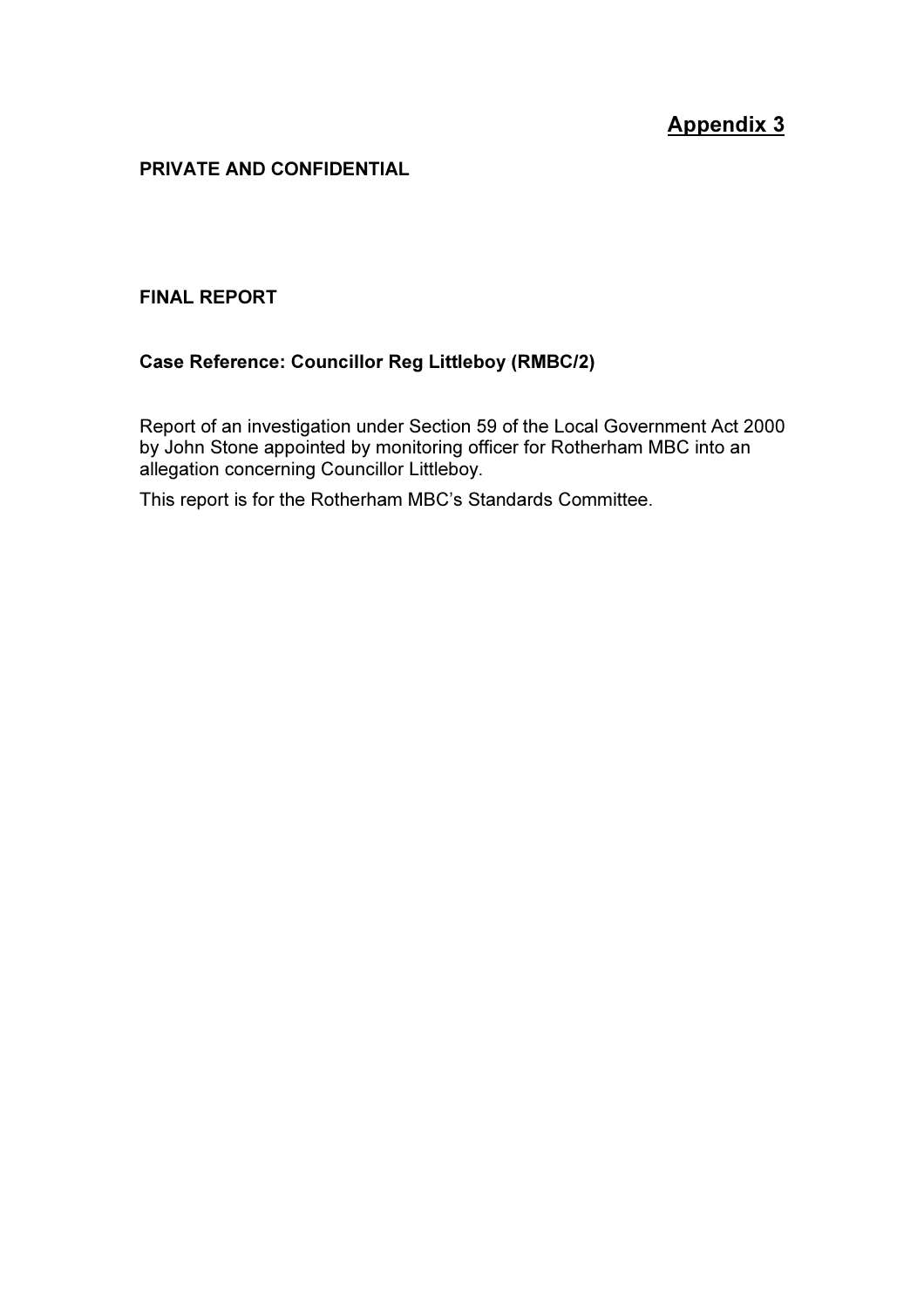#### DATE: 5 Feb 2009

### **Contents**

- 1 Executive summary
- 2 Reg Littleboy's official details
- 3 The relevant legislation and protocols
- 4 The evidence gathered
- 5 Summary of the material facts
- 6 Reg Littleboy's additional submissions
- 7 Reasoning as to whether there have been failures to comply with the Code of Conduct
- 8 Finding
- Appendix A Schedule of evidence taken into account and list of unused material
- Appendix B Chronology of events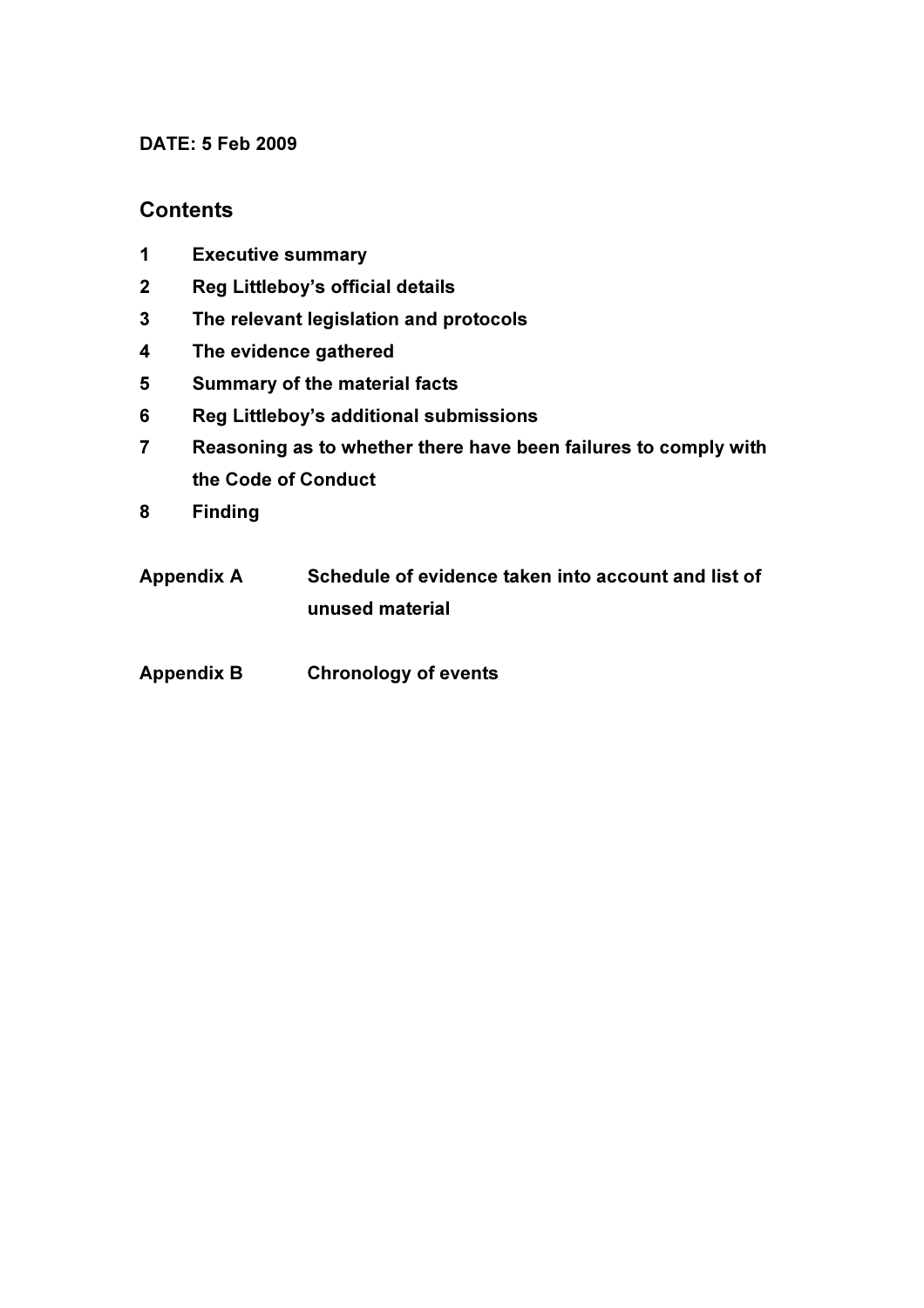#### 1 Executive summary

1.1 The allegations concerned two separate occasions within a public arena. It was particularly alleged that Councillor Littleboy

> Had, at a multi-agency site visit in Brinsworth on  $20<sup>th</sup>$  May 2008, told Sgt. Worrall he was useless and that he was going to have him removed from the Rother Valley West Safer Neighbourhood Team.

Had, at a Catcliffe Parish Council meeting on 3<sup>rd</sup> June 2008 stated in Sgt. Worrall's absence that he hated Sgt. Worrall and that he would prefer Sgt. Worrall not to be part of the Rother Valley West Safer Neighbourhood Team.

- 1.2 Potential breaches of the Code of Conduct identified by the Standards Committee are:
	- 1.2.1 Treating complainant with lack of respect S 3(1)
	- 1.2.2 Bullying S 3(2)
	- 1.2.3 Bringing office into disrepute S 5
	- 1.2.4 Using office improperly to secure an advantage or disadvantage for self or another S 6 (a)
- 1.3 I find that Cllr Littleboy
	- 1.3.1 Treated Sgt. Worrall with a lack of respect.
	- 1.3.2 Did not bully Sgt. Worrall
	- 1.3.3 Brought his office into disrepute
	- 1.3.4 Did not use his office improperly to secure an advantage or disadvantage for self or another

#### 2 Reg Littleboy's official details

2.1 Cllr Reg Littleboy was elected to office in May 1988 and has served continuously since. Cllr Littleboy is also a member of the following other relevant authorities:

South Yorkshire Police Authority (Vice Chair) Director of 2010 Rotherham Ltd Rotherham MBC.

2.2 Cllr Littleboy currently serves on the following committees: Planning Board, Training and Development Panel, Democratic Renewal Scrutiny Panel, Tourism Panel and has also served on Catcliffe Primary School Governors (Chair), Brinsworth Manor Junior School and Brinsworth Whitehill Primary Governing Body in recent years. He is secretary of the Rotherham Labour Group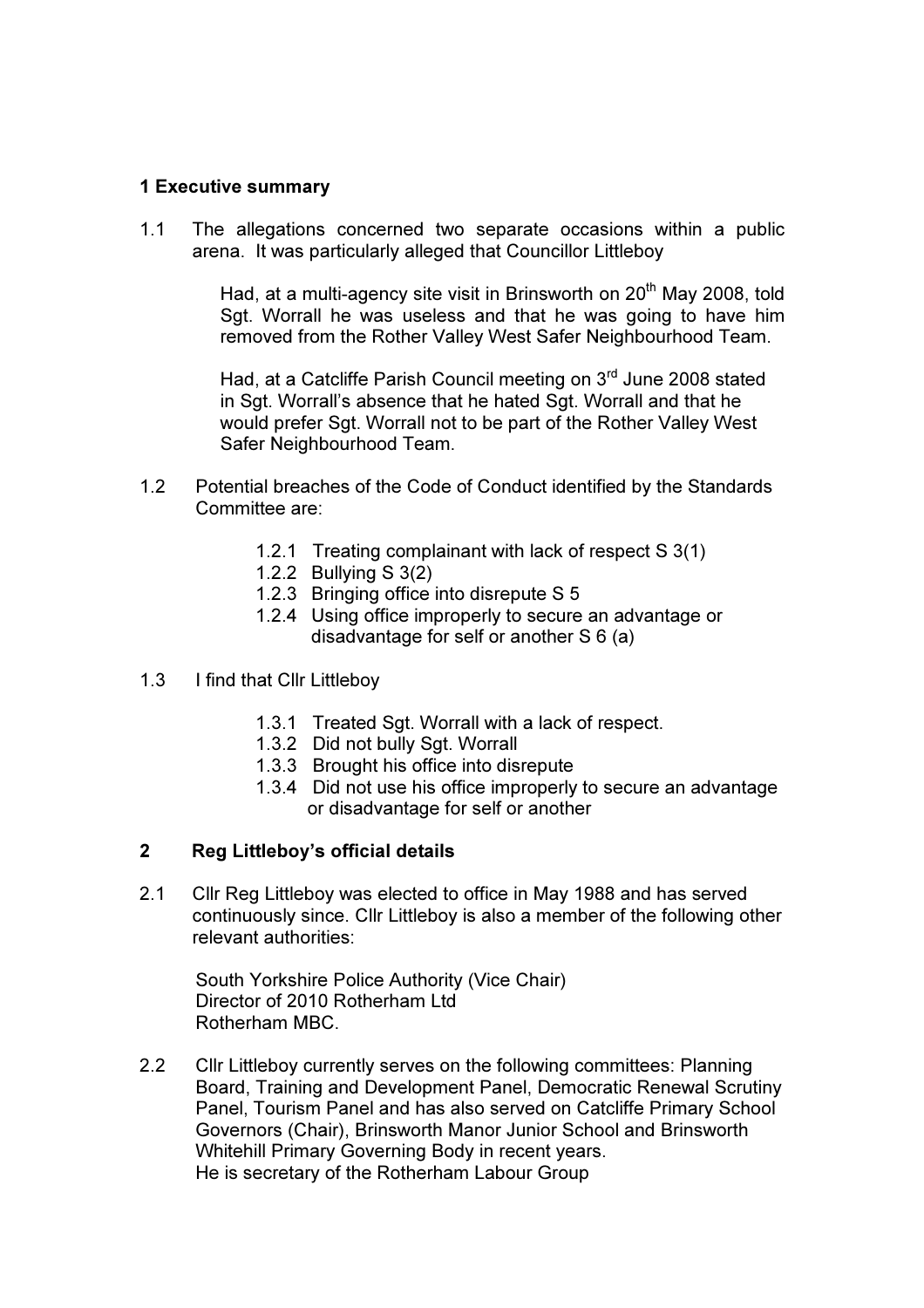- 2.3.1 Cllr Littleboy gave a written undertaking to observe the Code of Conduct on being elected as a Parish Councillor in May 2003. The Parish Council adopted by resolution the new Code of Conduct in June 2007 and Cllr Littleboy agreed to be bound by it. Cllr Littleboy has also signed and agreed to be bound by the Code in his capacity as a Rotherham Borough Councillor.
- 2.4 Cllr Littleboy has received training on the Code of Conduct at Brinsworth Parish Council in October by Richard Waller of Rotherham MBC.

#### 3 The relevant legislation and protocols

- 3.1 The council has adopted a Code of Conduct in which the following paragraph[s] is/are included:
- S 3(1) You must treat others with respect.
- $\bullet$  S 3 (2)(b) You must not bully any person.
- S 5 You must not conduct yourself in a manner which could reasonably be regarded as bringing your office or the Council into disrepute.
- S6 (a) You must not use or attempt to use your position as a member improperly to confer upon or secure for yourself or any other person, an advantage or disadvantage.

#### 4 The evidence gathered

- 4.1 I have taken account of oral evidence from:
	- 4.1.1 Mark Worrall
	- 4.1.2 Christian Hayes
	- 4.1.3 Shirley Haslam
	- 4.1.4 Maria Watts
	- 4.1.5 Bob Stock
	- 4.1.6 Matt Jukes
	- 4.1.7 Julie Worthington
	- 4.1.8 Anthony Brown
	- 4.1.9 Brian Jolly
	- 4.1.10 Betty Jolly
	- 4.1.11 Fred Wright
	- 4.1.12 Brendan Hughes
	- 4.1.13 June McIntosh
	- 4.1.14 Guy McIntosh
	- 4.1.15 Margaret Hackleton
	- 4.1.16 John Blencowe
	- 4.1.17 Anthony Wilkinson
	- 4.1.18 Sue Kilcommons
	- 4.1.19 Dave Finch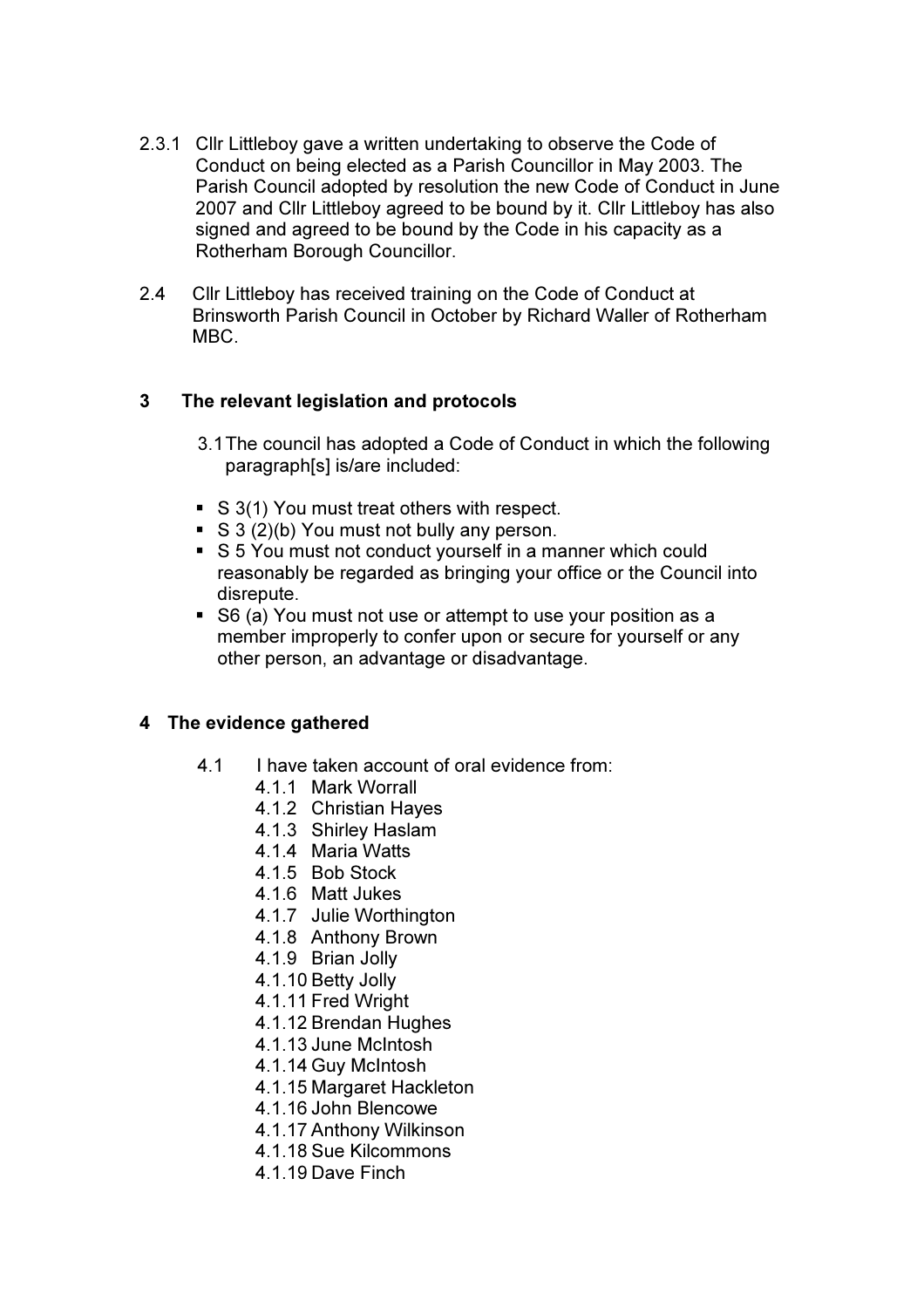- 4.1.20 Richard Scholey
- 4.1.21 Reg Littleboy
- 4.2 I have also taken account of documentary evidence obtained from
	- 4.2.1 Catcliffe PC minutes 4 June 2008
	- 4.2.2 Cllr Littleboy's additional notes after interview
	- 4.2.3 Cllr Littleboy's comments on draft report

#### 5 Summary of the material facts

- 5.1 The first 5 witnesses were present at the meeting on 20 May and with the exception of Sgt. Worrall, the complainant, are Council officers. Ch Supt Jukes is the commanding officer in Rotherham.
- 5.2 Witnesses 7 and 8 are Police Community Support Officers (PCSO) who attended the parish council meeting on 4 June 2008. (NB they refer to it as taking place on 3 June which is incorrect). The next nine witnesses are parish councillors, followed by the Parish Clerk and her partner all of whom were present on 4 June. Insp Scholey gives evidence about a subsequent parish council meeting.
- 5.3 On 20 May 2008 a multi agency meeting took place at St George's steps, Brinsworth. Cllr Littleboy has been campaigning to close these steps for around 10 years. It is the view of Council officials that no valid reason exists to justify closure. Although two nearby residents are adversely affected by anti social behaviour, other members of the public legitimately use the steps.
- 5.4 Cllr Littleboy does not accept this view and believes officials lack the will to carry out his wishes.
- 5.5 An alternative suggestion was proposed by Chris Hayes, a rights of way officer. Whilst it was acceptable to all others present, it was not to Cllr Littleboy. He told Mr Hayes, an officer of 19 years experience and for many years a local resident, "you know nothing, you don't have to live round here".
- 5.6 Cllr Littleboy was clearly annoyed, raising his voice and losing his temper. He told Sgt. Worrall he was "bloody useless" and lambasted him publicly. Sgt. Worrall felt Cllr Littleboy was trying to bully him to adopt Cllr Littleboy's own views. He also states that Cllr Littleboy threatened to have him removed from his job. Cllr Littleboy denies swearing, being abusive or threatening to have Sgt. Worrall removed.
- 5.7 It is clearly of some concern that none of those present heard what Cllr Littleboy said to Sqt. Worrall. It appears to be common ground that there were a number of conversations going on at once. That, together with the passage of time and possibly reluctance on the part of some council officers to get involved, provides sufficient explanation in my estimation.
- 5.8 Shirley Hallam recalls Cllr Littleboy having heated conversations with Chris Hayes and Bob Stock. Maria Watts could tell Cllr Littleboy was annoyed and heard him raise his voice to the sergeant.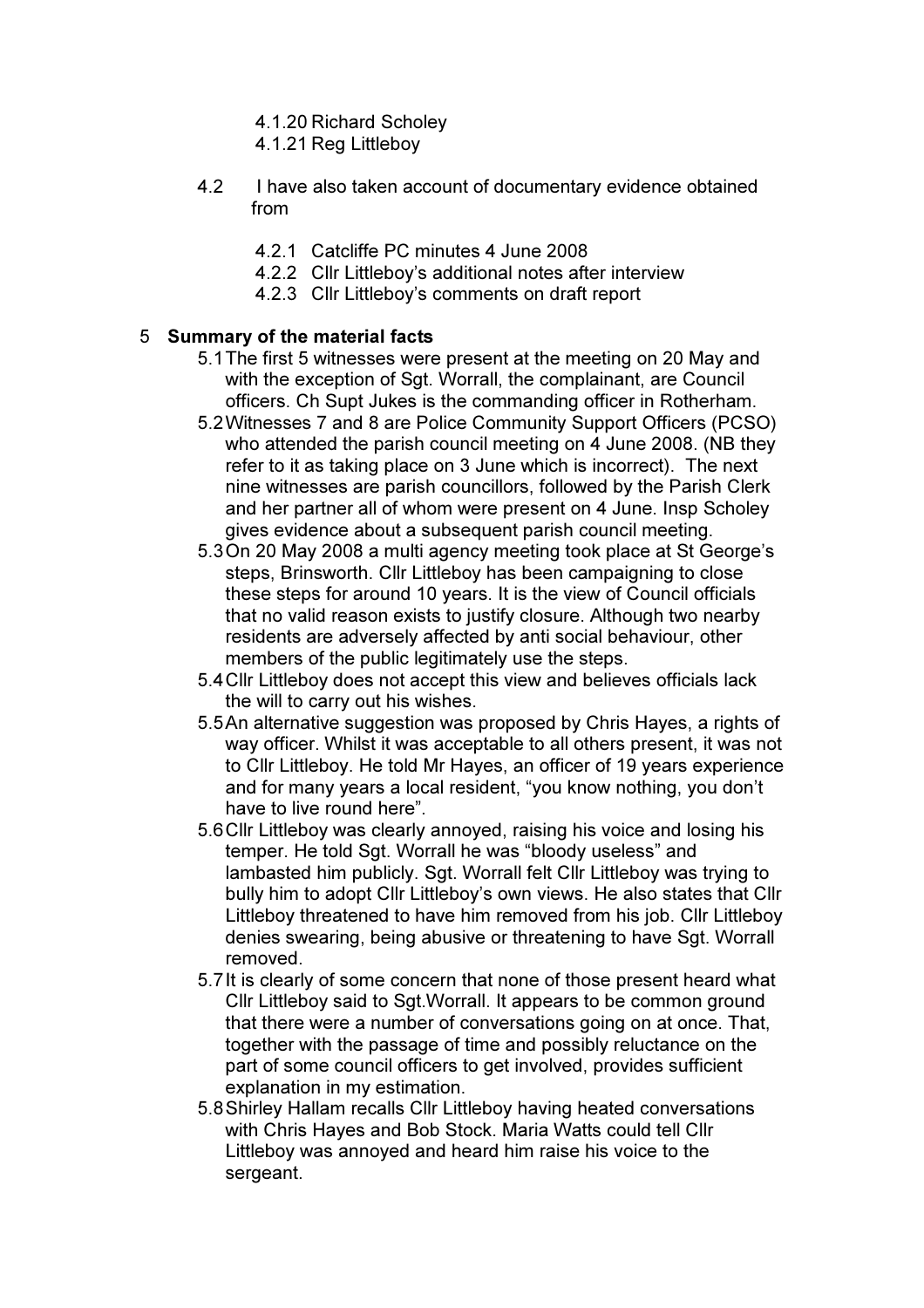- 5.9 On balance I prefer the evidence of Sgt. Worrall. It is clearly a serious step for someone of his modest rank to make a complaint against the Vice Chair of the police authority. I do not believe he would have done that unless his allegations were true. He is clearly an experienced officer used to dealing with people in an emotional state. For him to make a formal complaint the behaviour must have gone beyond what he is used to experiencing in dealing with the public.
- 5.10 There is clear evidence that Cllr Littleboy was annoyed and I find that he had lost his temper and did say the words alleged. There is some support for my view in Cllr Littleboy's interview; he talks of living in the real world and working all his life down the pit. By his own admission he is a blunt speaking man, who I believe on this occasion (and probably not for the only time) went a little too far.
- 5.11 It is also clear that Cllr Littleboy did not believe Sgt. Worrall was the best man for the job, which makes it more likely that he would make a comment about removal. See also 5.16 below for possible corroboration by Cllr Littleboy of this incident.
- 5.12 It is worth commenting that I do not doubt Cllr Littleboy's genuine belief that his cause is right. However he does give the impression that he feels officers and other public officials are there to agree with him and do his bidding blindly.
- 5.13 Ch Supt Jukes confirms that the meeting with Cllr Littleboy later that day was a prearranged meeting and another councillor was present. He is clear that Cllr Littleboy did not in fact seek to have Sat. Worrall removed then or subsequently.
- 5.14 On 4 June 2008 a Catcliffe Parish Council meeting took place, attended by two PCSO's, 9 councillors, the parish clerk and her partner, and two or three unidentified members of the public.
- 5.15 This was the first meeting the PCSO's had attended for some time and prior absences seem to have annoyed the councillors.
- 5.16 There was a discussion about problems at a local play area which led to further dissatisfaction as the PCSO's were unable to effect what councillors wanted.
- 5.17 The PCSO's state that Cllr Littleboy then launched an attack on the absent Sgt. Worrall, saying that he hated him. They also recall him saying he had insulted Sgt. Worrall to his face previously, which could be taken to be a reference to the 20 May incident. The PCSO's were so shocked by the comments that they reported the comments to Sqt. Worrall.
- 5.18 Furthermore, the following morning, they typed their account of the meeting. This is significant as it means their recollection is likely to be better, as they are entitled to refresh their memory from those notes. The fact that they felt it merited such actions also lends support to something untoward having happened at the meeting.
- 5.19 By reporting back these comments the PCSO's must have known there was a real possibility some action would be taken by their superiors. If they were not telling the truth they were putting their jobs at risk. I had to ask myself why they would do this unless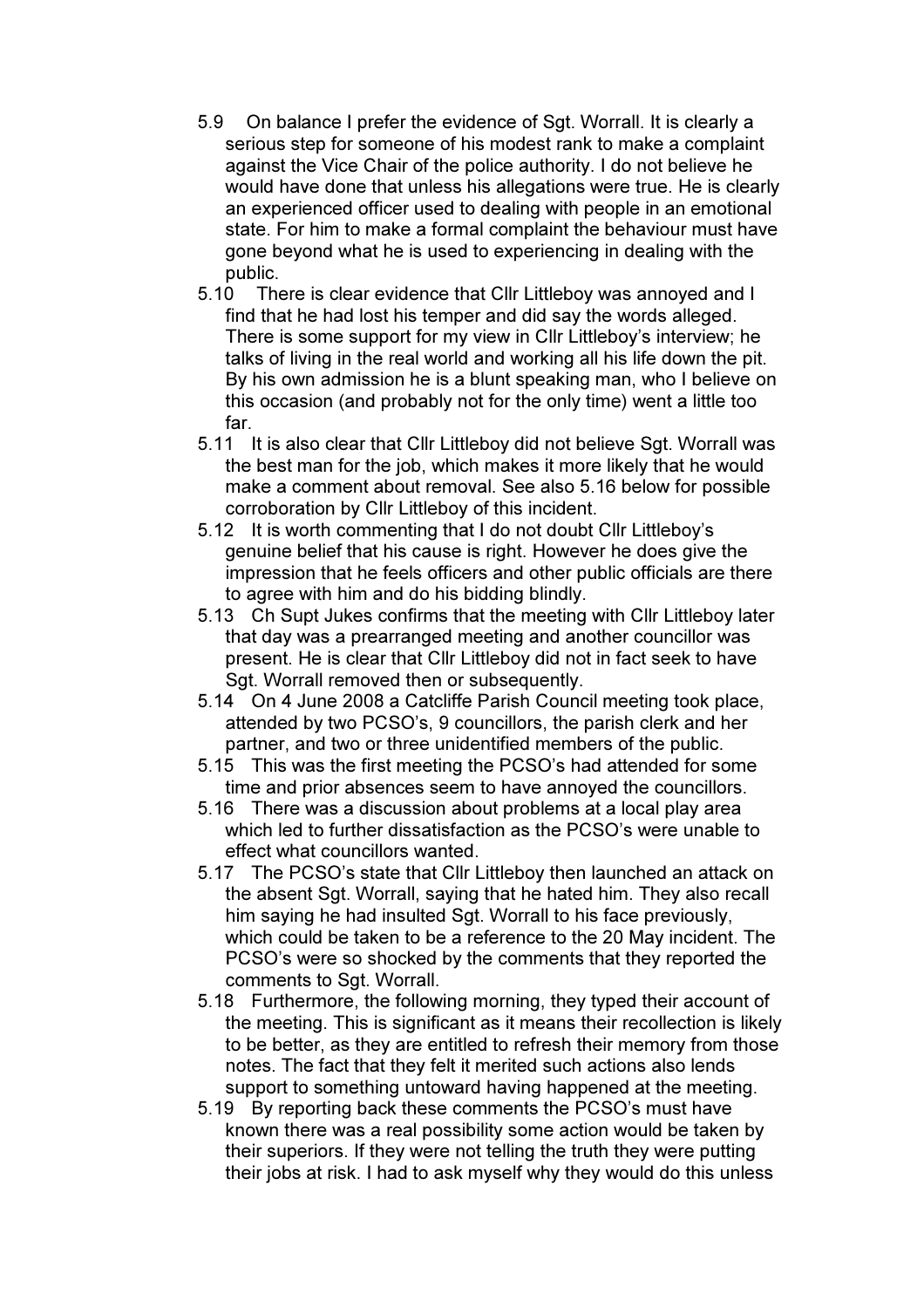the words were said. I found PCSO Wordsworth the most credible of the witnesses I spoke to regarding this meeting.

- 5.20 The councillors all deny that Cllr Littleboy said he hated Sgt. Worrall. Their recollections of the meeting were, not entirely surprisingly after five months, a little sketchy in some cases. They had a far better recollection of the following meeting where Insp Scholey attended and complained about their criticism of the PCSO's.
- 5.21 The Parish Clerk, Chair and other councillors were asked for details of the members of the public who were present, but these have not been supplied and I have therefore been unable to interview them.
- 5.22 There was disagreement as to whether Cllr Littleboy raised his voice or not. It appears to me more likely that he did.
- 5.23 They made much of the fact that only one PCSO heard the comment "plastic policemen". I do not find it strange that both officers should not have heard an aside by one person in a noisy meeting. Most importantly PCSO Wordsworth was open from the start about not hearing it. If anything it shows they have not colluded and made up a story between them.
- 5.24 I found the councillors very defensive and more than one asked me to confirm I was only investigating Cllr Littleboy. I got the impression that following Insp Scholey's complaints at the next meeting, they felt the need to give the impression the meeting on 4 June had been unremarkable.
- 5.25 Insp Scholey told me he attended the next Parish Council meeting on 2 July having had sight of the PCSO's notes. Cllr Littleboy was not present and so initially he spoke about the treatment of the PCSO's. When he mentioned the attack on Sgt. Worrall he was told he would have to take that up with Cllr Littleboy.
- 5.26 That appears to me to be highly significant. Whilst the 4 June meeting was far fresher in their minds, none of the councillors denied that Cllr Littleboy had attacked Sgt. Worrall.
- 5.27 I therefore concluded that Cllr Littleboy had attacked Sgt. Worrall verbally at the meeting on 4 June in the manner described by the PCSO's.
- 5.28 I was concerned that Cllr Littleboy, and indeed a number of other councillors, felt it wrong to found an allegation on what was said about someone at a public meeting in their absence. It is surely common sense that you cannot make inappropriate comments in a public forum just because the victim is not present.
- 5.29 For the avoidance of doubt, it is not hearsay as people who were actually at the meeting give evidence of what they heard. The Adjudication Panel for England has confirmed this interpretation of the position.
- 5.30 On 20 May 2008 Cllr Littleboy was acting as a Rotherham MBC Councillor and was subject to the Code of Conduct.
- 5.31 On 4 June 2008 Cllr Littleboy was acting as a Catcliffe Parish Councillor and was subject to the Code of Conduct.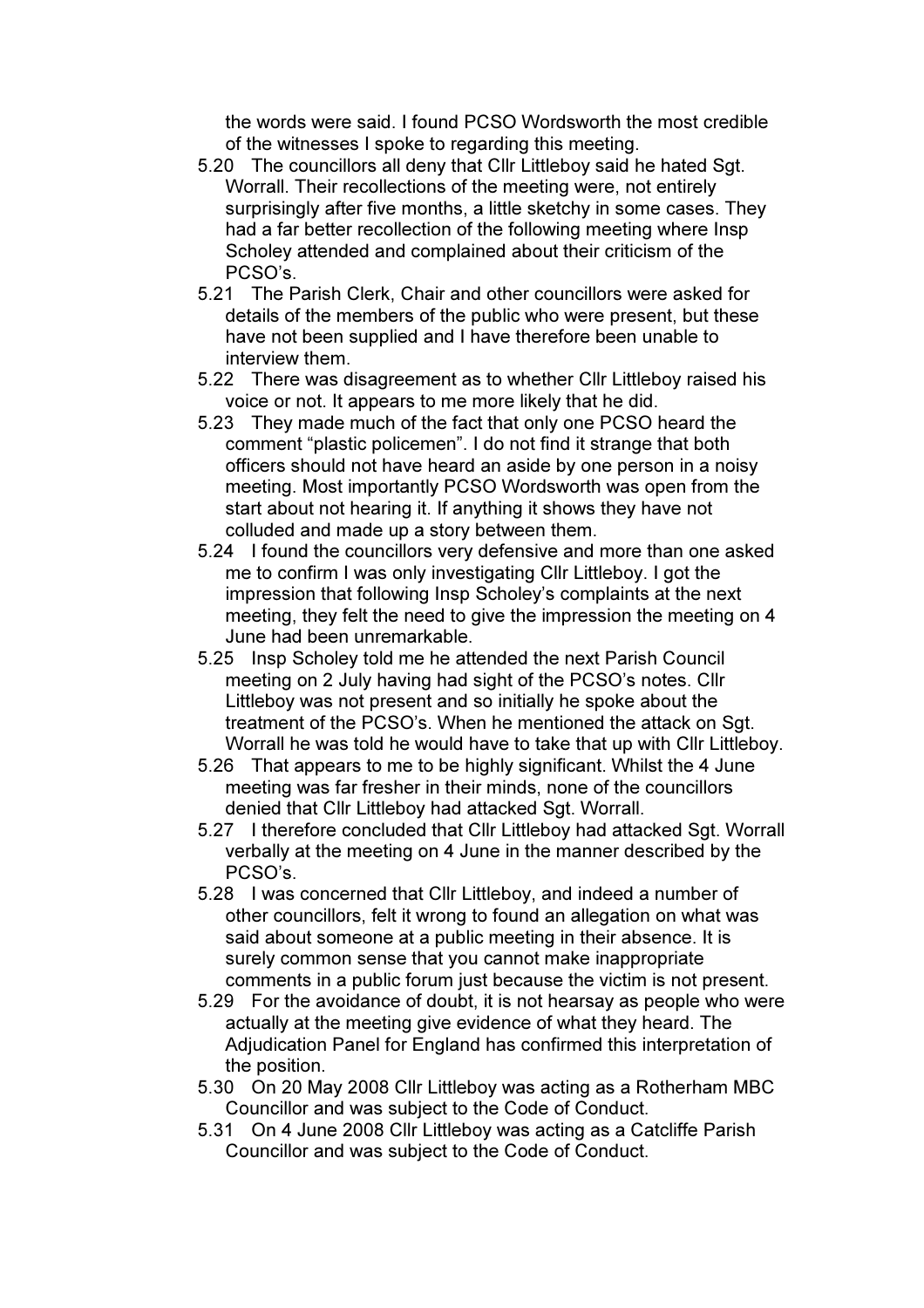#### 6 Cllr Littleboy's additional submissions

6.1 Following our interview Cllr Littleboy emailed additional notes.

6.2 Cllr Littleboy also responded to my draft report by email

6.3 Both documents are included in the document bundle

#### 7 Reasoning as to whether there have been failures to comply with the Code of Conduct

- 7.1 Treating with a lack of respect.
	- 7.1.1 The Standards Board distinguish between attacking an idea and attacking the individual who made it. In a democracy it is entirely acceptable for disagreements to be publicly aired and valid criticism to be expressed. It is, however, not acceptable to express personal abuse.
	- 7.1.2 The High Court has said (Sanders v Kingston) that it is necessary to determine whether the words used are political expression or no more than expressions of personal anger and personal abuse. The latter are unacceptable.
	- 7.1.3 Whilst there is no direct corroboration of Sqt. Worrall's evidence, I find the final paragraph of Shirley Hallam's interview record to be of considerable significance. However I am investigating just the two specific incidents and this can only be given limited weight.
	- 7.1.4 I find that the comments directed to Sgt Worrall went beyond attacking his ideas and clearly treated him with a lack of respect.
	- 7.1.5 Cllr Littleboy's conduct at the meeting on 4 June, where he undermined a person who was not present to defend himself in front of subordinates, councillors and members of the public, was also disrespectful.
- 7.2 Bullying
	- 7.2.1 Standards Board defines bullying as offensive, intimidating, malicious, insulting or humiliating behaviour based on an abuse of power or authority which attempts to undermine.
	- 7.2.2 An objective test should be applied would an ordinary member of the public regard the conduct as bullying.
	- 7.2.3 As with other elements of the Code it is not designed to prevent fair criticism appropriately delivered.
	- 7.2.4 Although the threat to have Sgt. Worrall removed from his job clearly worried and upset him, I do not consider there was a sufficiently prolonged course of conduct to constitute bullying. Whilst bullying can be shown from one incident, Sgt. Worrall does not give enough specific examples of what was said to found what I would consider to be a far more serious breach of the Code.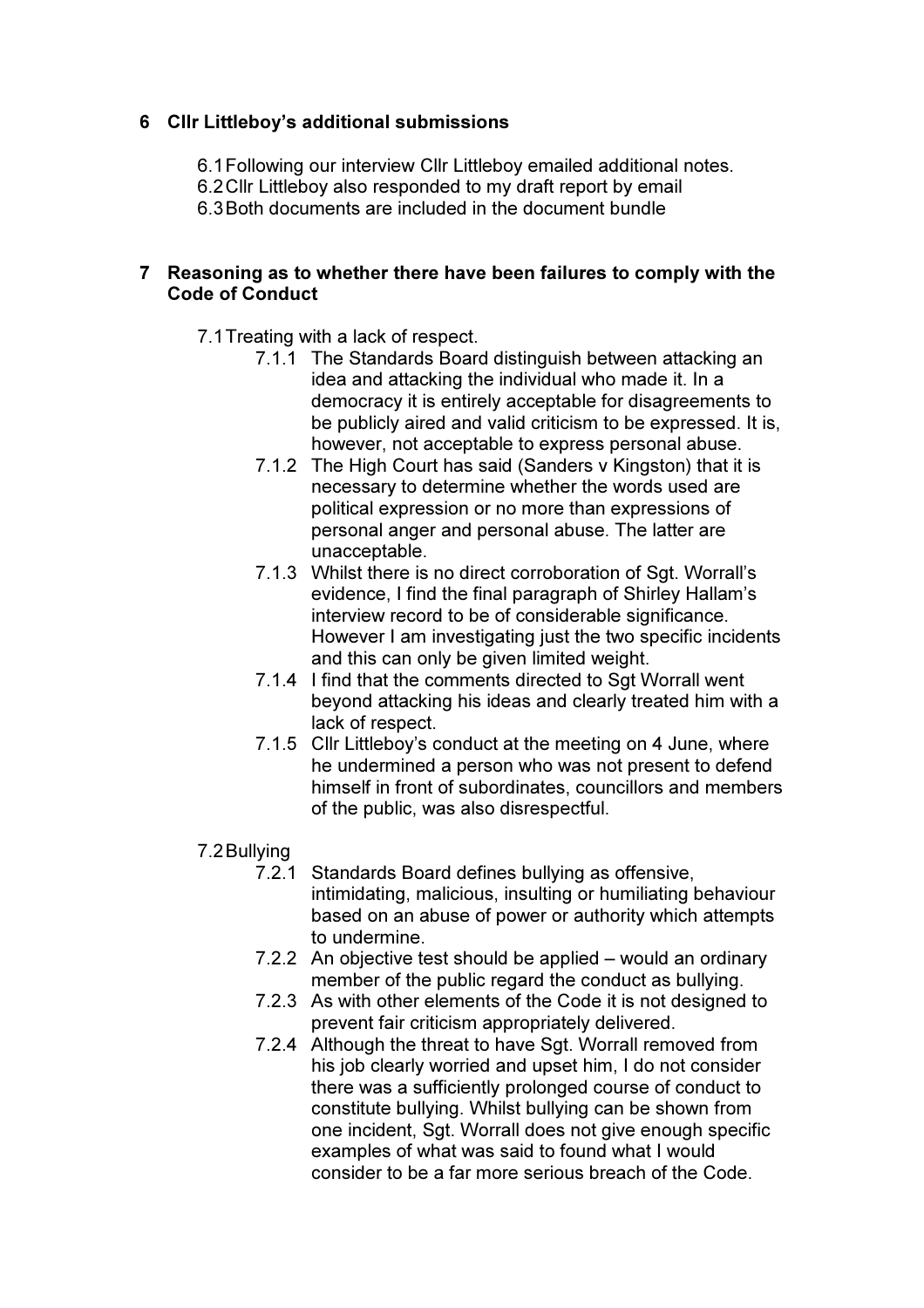- 7.3 Bringing office into disrepute
	- 7.3.1 This is conduct which reduces the public's confidence in Cllr Littleboy's ability to fulfil his role or adversely affects the reputation of members generally.
	- 7.3.2 My findings are that Cllr Littleboy was abusive to Sgt. Worrall both directly (20 May) and indirectly (4 June). Whilst this does not affect the general reputation of members, an ordinary member of the public's confidence in a member who was abusive to a police officer would be diminished.
	- 7.3.3 I therefore find there was a breach of the Code. However my finding is based on the same words and conduct as in 7.1. The Committee may feel it unnecessary or unfair to find two breaches for the same conduct, although there is nothing legally to prevent them so doing.
- 7.4 Using office improperly to secure an advantage or disadvantage.
	- 7.4.1 Whilst the Code makes it clear that an attempt to do this is a breach, the mere threat to do so is not.
	- 7.4.2 I found that Cllr Littleboy did make a threat to have Mark Worrall removed, which would be improper, but it is clear that he did not follow that through at his subsequent meeting with Ch Supt Jukes, or indeed at any later stage.
	- 7.4.3 There is accordingly no breach of this part of the Code.

### 8 Finding

- 8.1 I therefore find that Cllr Littleboy treated Mark Worrall with a lack of respect and in so doing brought his office into disrepute.
- 8.2 I find insufficient evidence to say Cllr Littleboy bullied him nor that he used or attempted to use his office improperly.
- 8.3I have reached my findings using the balance of probabilities test which version is the more likely to be true.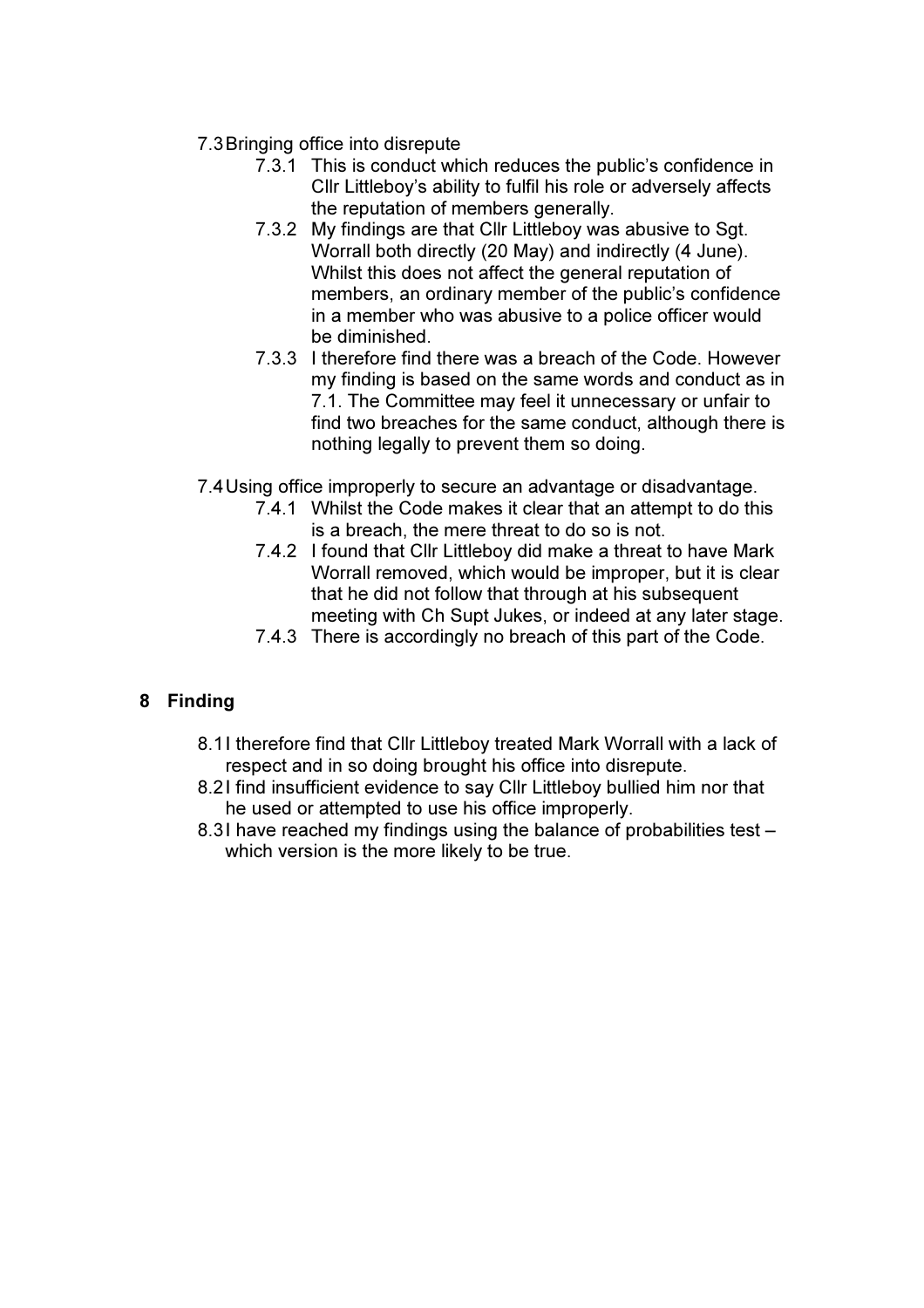# Appendix A

# Schedule of evidence taken into account

## Case No: RMBC 2

#### Core documents

| Doc No                  | <b>Description</b>        | <b>Pages</b> |
|-------------------------|---------------------------|--------------|
| 1                       | <b>Allegation letter</b>  | $1 - 2$      |
| $\overline{2}$          | <b>Mark Worrall</b>       | $3 - 14$     |
| 3                       | <b>Christian Hayes</b>    | $15 - 16$    |
| $\overline{\mathbf{4}}$ | <b>Maria Watts</b>        | $17 - 18$    |
| 5                       | <b>Shirley Haslam</b>     | 19           |
| 6                       | <b>Bob Stock</b>          | 20           |
| $\overline{7}$          | <b>Matt Jukes</b>         | 21           |
| 8                       | Julie Worthington         | 22-23        |
| 9                       | <b>Anthony Brown</b>      | $24 - 25$    |
| 10                      | <b>Brian Jolly</b>        | 26-27        |
| 11                      | <b>Betty Jolly</b>        | 28-29        |
| 12                      | <b>Fred Wright</b>        | 30           |
| 13                      | <b>Brenda Hughes</b>      | $31 - 32$    |
| 14                      | <b>June McIntosh</b>      | 33-34        |
| 15                      | <b>Guy McIntosh</b>       | 35-36        |
| 16                      | <b>Margaret Hackleton</b> | 37-38        |
| 17                      | John Blencowe             | 39           |
| 18                      | <b>Anthony Wilkinson</b>  | 40           |
| 19                      | <b>Sue Kilcommons</b>     | 41-42        |
| 20                      | Dave Finch                | 43           |
| 21                      | <b>Richard Scholey</b>    | 44           |
| 22                      | <b>Reg Littleboy</b>      | 45-68        |
|                         |                           |              |

## Minutes of meetings and other documentary evidence

| Doc No | <b>Description</b>                                   | <b>Pages</b> |
|--------|------------------------------------------------------|--------------|
| 23     | Catcliffe PC minutes                                 | 69-74        |
| 24     | Cllr Littleboy's additional comments after interview | 75           |
| 25     | Cllr Littleboy's comments on draft report            | 76           |
|        |                                                      |              |
|        |                                                      |              |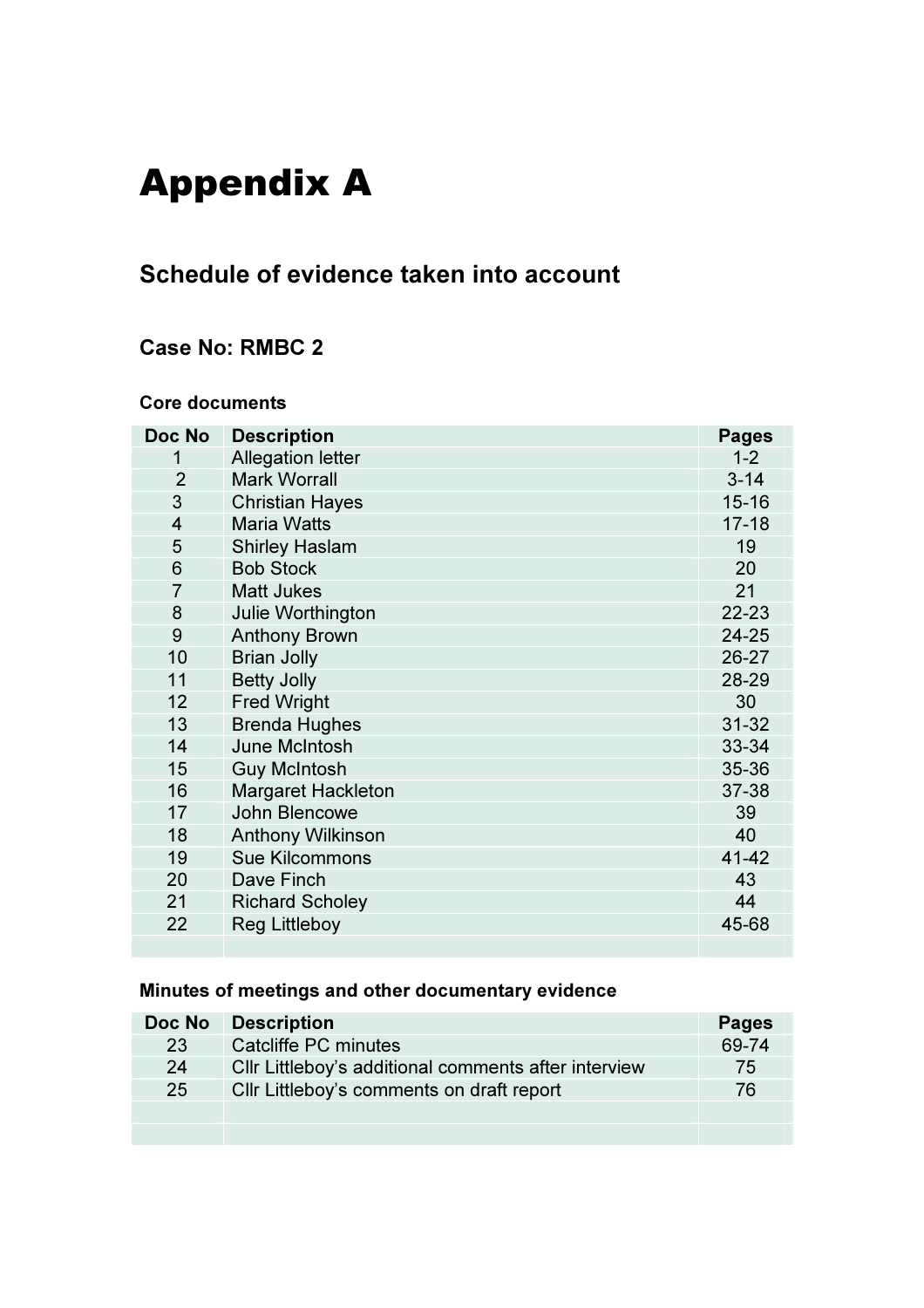## Reg Littleboy's comments on draft report

| <b>Doc No Description</b> | <b>Pages</b> |
|---------------------------|--------------|
|                           |              |
|                           |              |
|                           |              |
|                           |              |
|                           |              |

# List of unused materials

Investigator's notes of interviews Correspondence (covering letters, interview arrangements etc) Investigation and interview plans